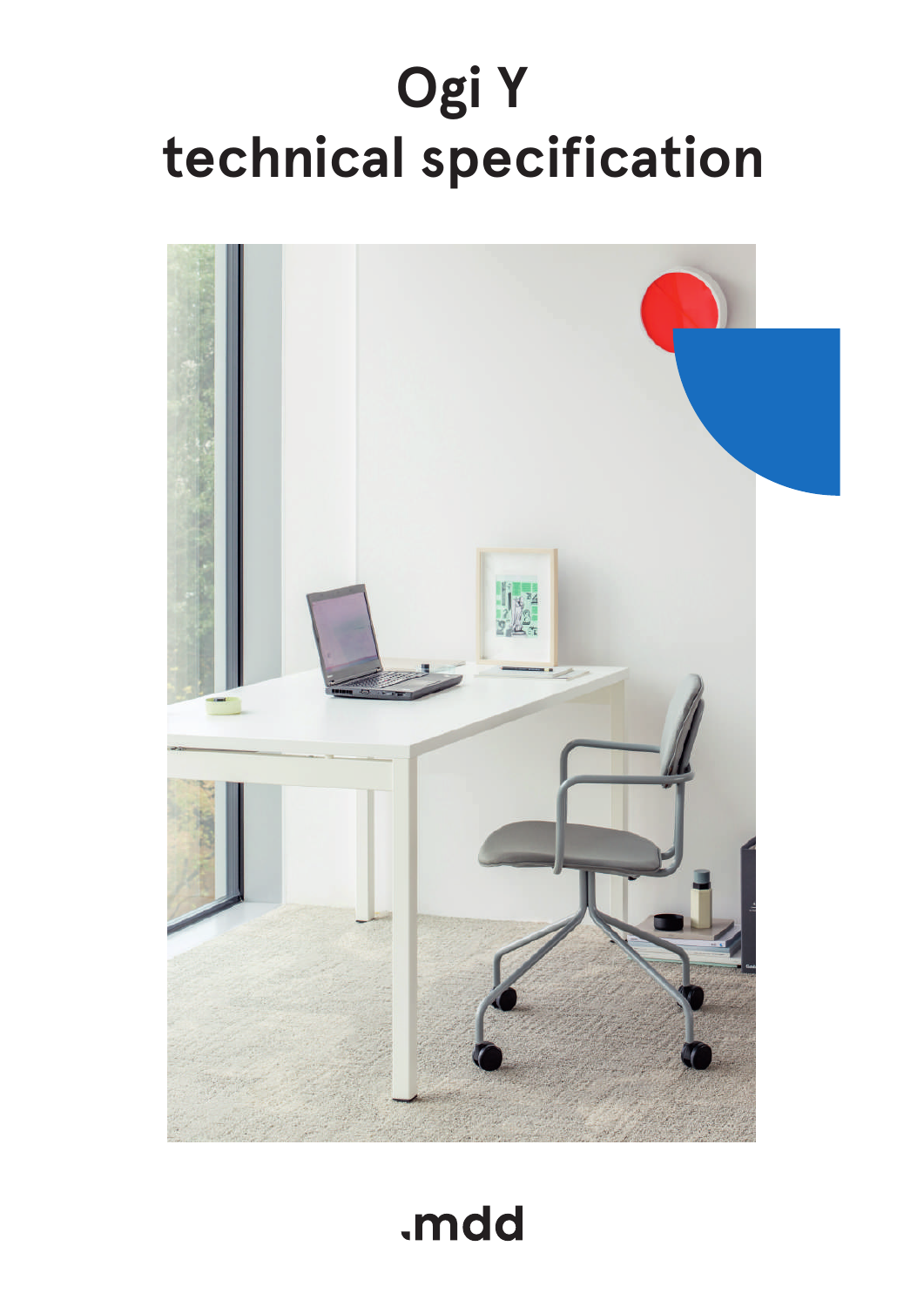#### **MDD has a leading position among manufacturers of office furniture with many awards that prove quality and continuously increase demand for it`s products.**

The realities of today`s market require constant quality improvement at all levels of modern organization. This applies in particular to customer service, marketing, quality of products and also to quality of processes within the company. Partnership relations among employees and with business partners form a base of economic growth and success of the company.

Constant investments in innovative machinery park, optimization of managment systems and an expansion of production halls allow to minimize the lead times for the product of the highest quality.

#### **More than twenty years of experience in office furniture industry come with reference from a long list of companies and institutions to show their appreciation for an efficient and comprehensive service. MDD is higly aware of the environment.**

Being located in the forest region with lake by it1s side, MDD takes the nature seriously and invests constantly in a modern and energy-efficient solutions to preserve the local life. Company puts emphasis on waste segregation and recycling. MDD has been awarded for the exceptional care and involvement in waste disposal. All materials used are environmentally friendly and enjoy a high 95 % rate of being recycled.



#### **General informations:**

### **Warranty :**

MDD products **– 5 years**. Electrical components and fabric **– 2 years**.

**Certyficate - MFC:**



### **Assembly:**

product delivered in separate elements

#### **Packing :** cardboard

**Compliant with standards:** PN-EN 527-2:2017-02

#### **Boards density:**

12 mm - 690 - 750 kg/m3 18 mm - 650 - 690 kg/m3 28 mm - 610 - 630 kg/m3 36 mm - 610 - 630 kg/m3

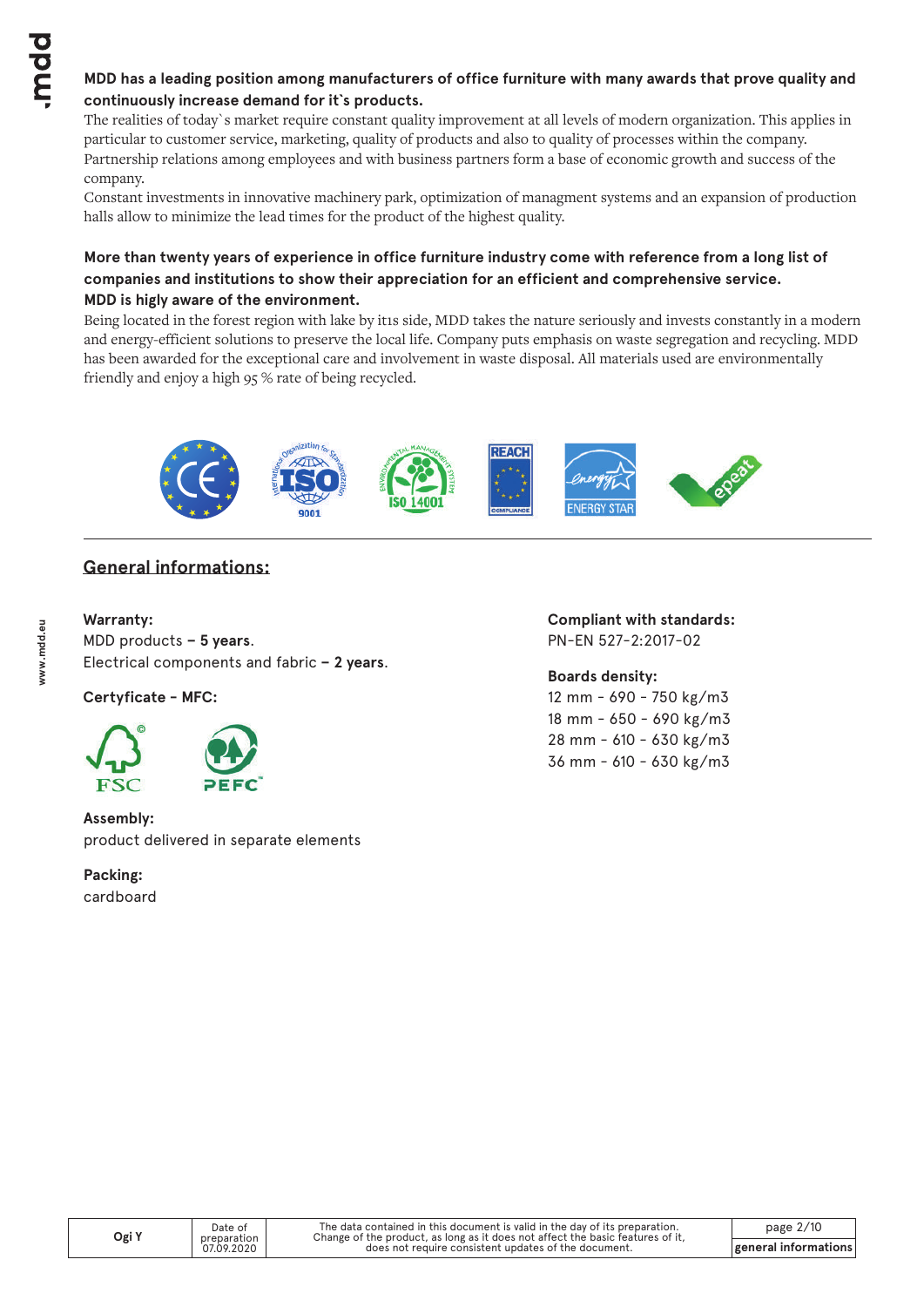bpur.

#### **Ogi desk worktops**



**1. Worktop -** MFC 28 mm, ABS edge

#### **Dimensions of radial worktops (mm)**





| Date of   | The data contained in this document is valid in the day of its preparation.    |
|-----------|--------------------------------------------------------------------------------|
| eparation | Change of the product, as long as it does not affect the basic features of it, |
| 7.09.2020 | does not require consistent updates of the document.                           |

page 3/10 **technical description**

**Ogi Y**

preparation 07.09.2020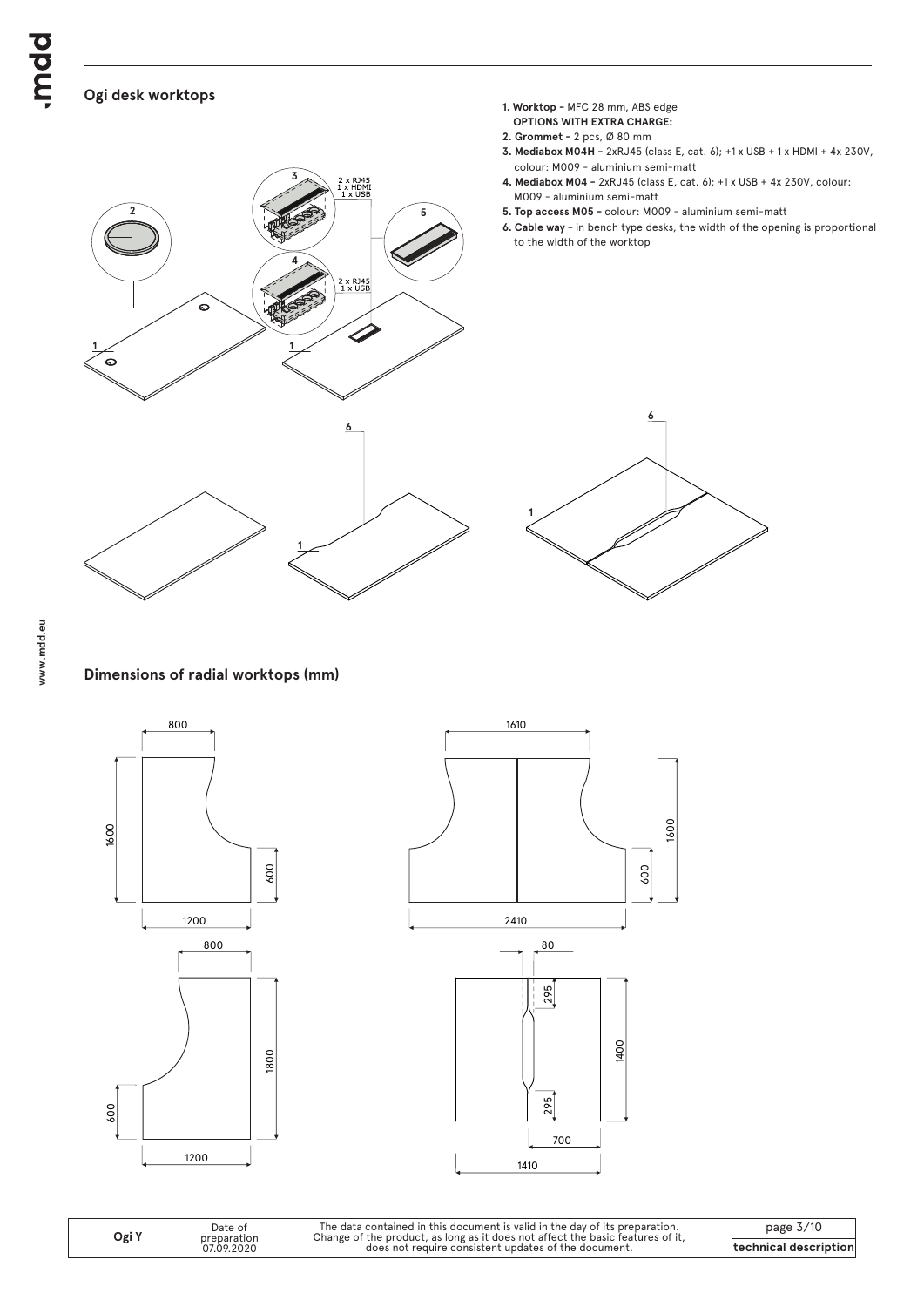**Ogi Y:** powder coated steel, profile 40x40 mm, spacer 10 mm between top and frame



#### **Desk with managerial storage**



- **1. Worktop** MFC 28 mm, ABS edge
- **2. Top** MFC 28 mm, ABS edge
- **3. Shelf** MFC 18 mm, protection against accidental falling-out, ABS edge **4. Drawer -** MFC 18 mm, ABS edge, patent lock - possible to change
- location **5. Base -** MFC 18 mm, ABS edge
- **6. Front** MFC 18 mm, ABS edge

#### **Configuration examples (mm)**









| Ogi Y | Date of<br>preparation | The data contained in this document is valid in the day of its preparation.<br>Change of the product, as long as it does not affect the basic features of it, | page $4/10$                   |
|-------|------------------------|---------------------------------------------------------------------------------------------------------------------------------------------------------------|-------------------------------|
|       | 07.09.2020             | does not require consistent updates of the document.                                                                                                          | <b>Itechnical description</b> |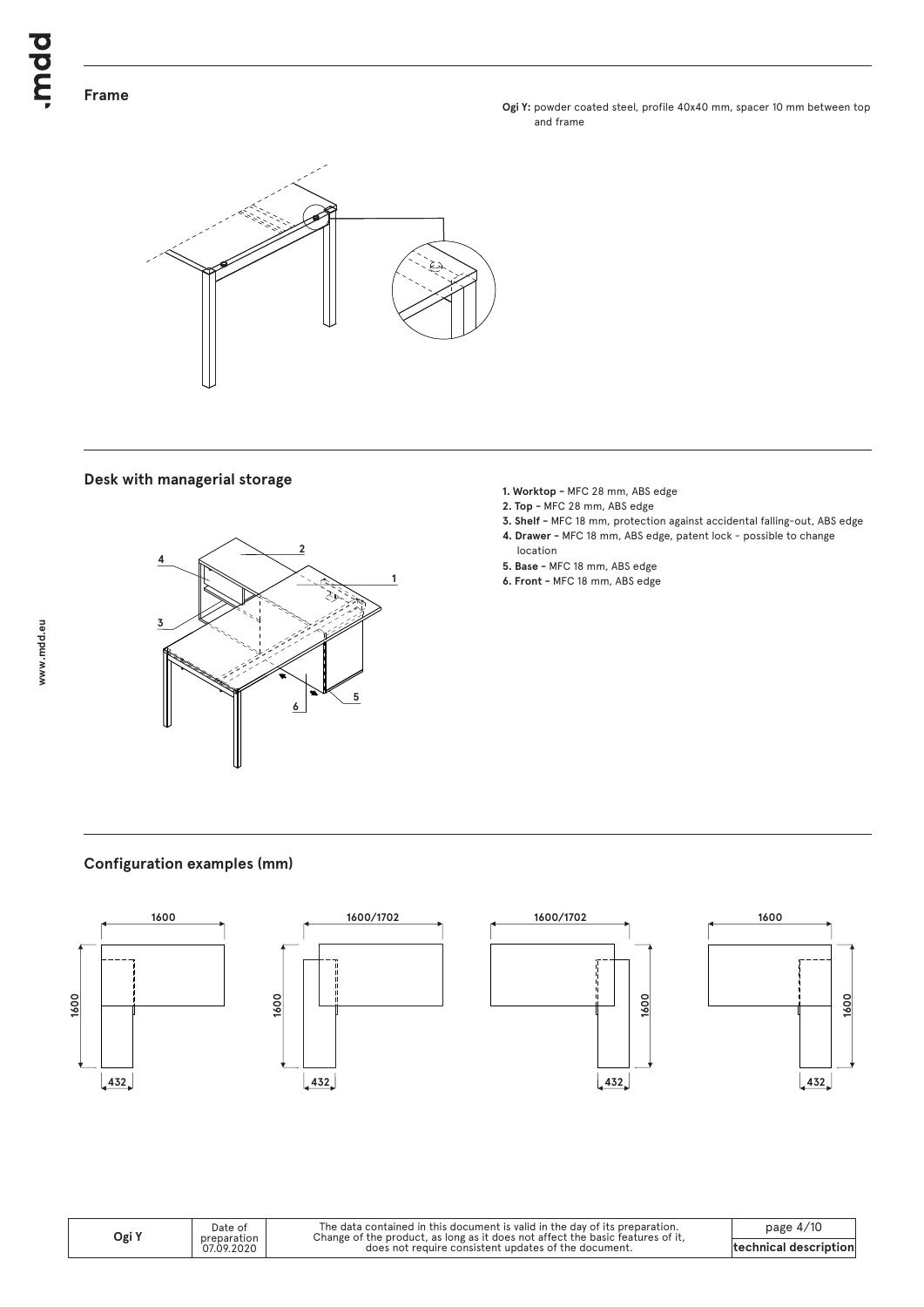#### **Configuration examples (mm)**





#### **Configuration examples with BOX40, BOX50, BOX60**



ATTENTION – only for Ogi Q, Ogi U, Ogi Y, Ogi M

#### **Accessories**







- **1. Horizontal cable tray S69** powder coated, colour: 09 aluminum
- **2. Single desk horizontal cable tray (SG12, SG16)** powder coated metal, colour: M009 - aluminum semi-matt
- **3. Horizontal cable tray E64** powder coated, colour: M009 aluminium semi-matt
- **4. Cable tray for bench desks (SG220, SG260) s**teel wire Ø4 mm, powder coated, colour: 09 - aluminum

| Ogi Y | Date of                   | The data contained in this document is valid in the day of its preparation.<br>Change of the product, as long as it does not affect the basic features of it, | page 5/10              |
|-------|---------------------------|---------------------------------------------------------------------------------------------------------------------------------------------------------------|------------------------|
|       | preparation<br>07.09.2020 | does not require consistent updates of the document.                                                                                                          | ltechnical description |
|       |                           |                                                                                                                                                               |                        |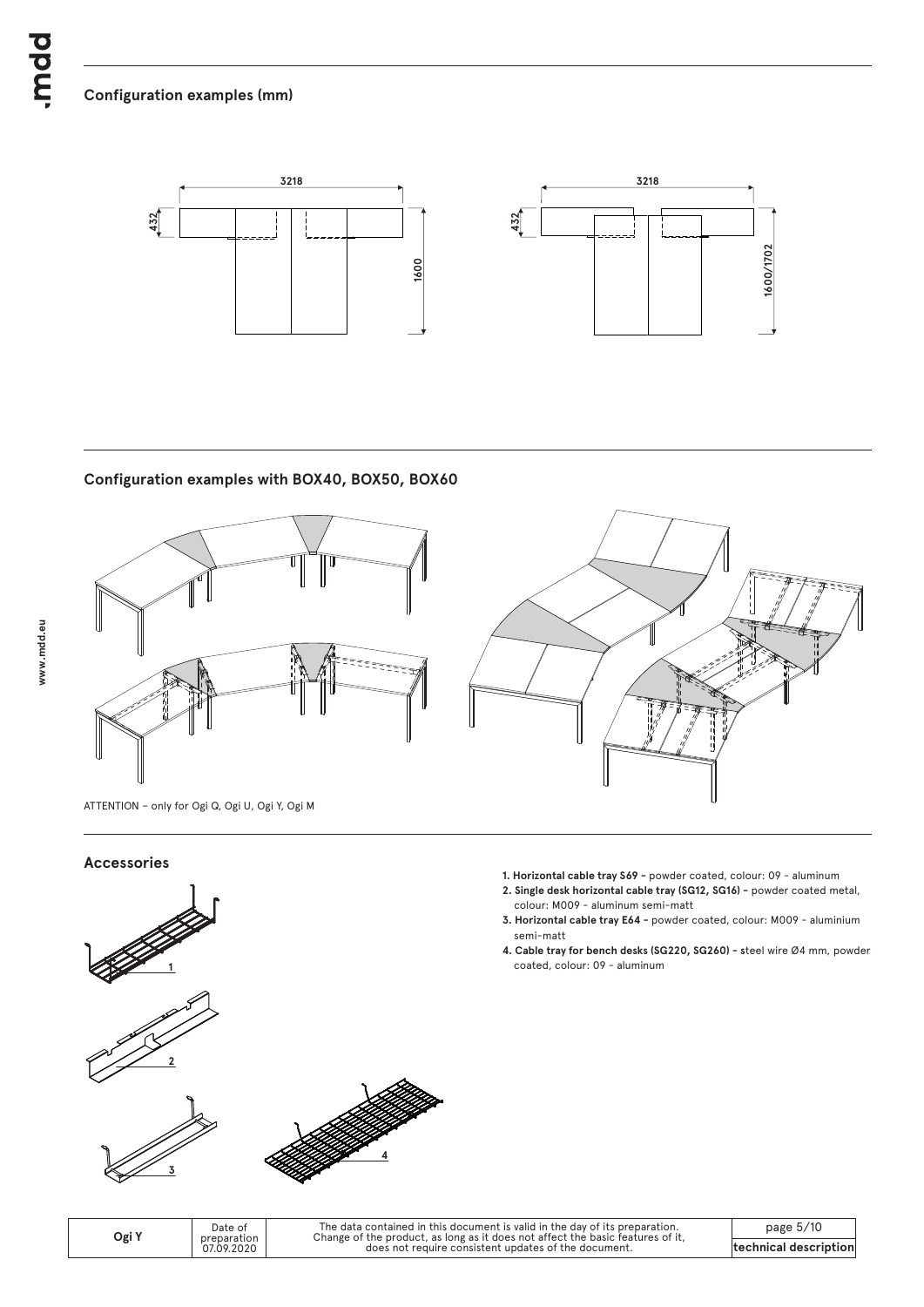bpun.

#### **Desks**



1200 / 600 / 740 **BOY12** 30.3 kg



**BOY14** -<br>1400 / 600 / 740<br>33.4 kg



**BOY16** 1600 / 600 / 740 33.4 kg 31.7 kg 36.5 kg 31.7 kg 31.7 kg 31.7 kg 31.7 kg 31.7 kg 31.7 kg 31.7 kg 31.7 kg 31.7 kg 31.7 kg 31.7 kg 31.7 kg 31.7 kg 31.7 kg 31.7 kg 31.7 kg 31.7 kg 31.7 kg 31.7 kg 31.7 kg 31.7 kg 31.7 kg 31.7 kg 31.7 kg 31.7 k



**BOY22** 1200 / 700 / 740



1400 / 700 / 740 **BOY24** 35.1 kg



**BOY26** 1600 / 700 / 740



**BOY02** 1200 / 800 / 740 38.7 kg 37.3 kg 37.3 kg 37.3 kg 37.8 kg 37.8 kg 37.8 kg 37.8 kg 37.8 kg 37.8 kg 37.8 kg 37.8 kg 37.8 kg 37.8 kg



**BOY03** 1400 / 800 / 740

**BOY04** 1600 / 800 / 740 38.4 kg



**BOY05** 1800 / 800 / 740 41.5 kg



**BOY06** 2000 / 800 / 740 49.2 kg

#### **Elements for arrangement building - straight desk**



**BOX40** 500 / 800 / 740



**BOX42** 1200 / 800 / 740 10.8 kg 32.7 kg 32.7 kg 32.7 kg 32.8 kg 32.7 kg 32.8 kg 32.7 kg 32.7 kg 32.7 kg 32.7 kg 32.7 kg 32.7 kg 32.7 kg



**BOX43** 1400 / 800 / 740



**BOX44** 1600 / 800 / 740

Date of preparation 07.09.2020

The data contained in this document is valid in the day of its preparation.<br>Change of the product, as long as it does not affect the basic features of it,<br>does not require consistent updates of the document.

page 6/10 **products**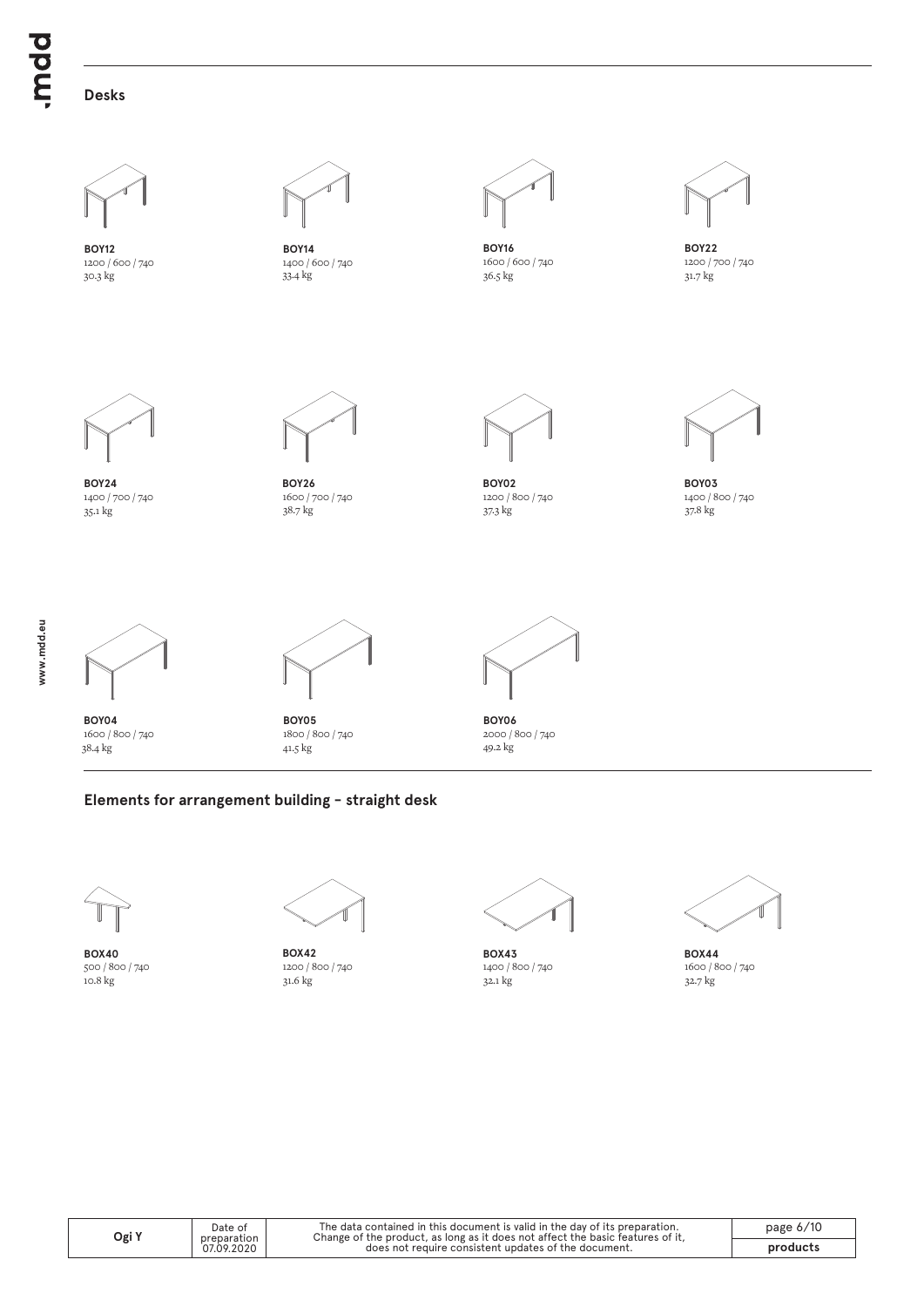#### **Elements for arrangement building - straight desk**



**BOX45** 1600 / 800 / 740 **BOX32**

1200 / 700 / 740 35.8 kg 26.3 kg 29.7 kg 33.3 kg **BOX34** 1400 / 700 / 740<br>29.7 kg



**BOX36** 1600 / 700 / 740<br>33.3 kg

#### **Bench desks**



**BOY42** 1200 / 1410 / 740



**BOY44** 1400 / 1410 / 740



**BOY46** 1600 / 1410 / 740 57.2 kg 68.3 kg 68.3 kg 671.2 kg 71.2 kg 71.2 kg 68.3 kg 68.3 kg 68.3 kg 68.3 kg 68.3 kg 68.3 kg 68.3 kg 68.3 kg 68.3 kg 68.3 kg 68.3 kg 68.3 kg 68.3 kg 68.3 kg 68.3 kg 68.3 kg 68.3 kg 68.3 kg 68.3 kg 68.3 kg 68.3 kg 68.3



**BOY32** 1200 / 1610 / 740



**BOY33** 1400 / 1610 / 740 69.3 kg 76.7 kg 70.5 kg 70.5 kg 76.7 kg 76.7 kg 76.7 kg 76.7 kg 76.7 kg 76.7 kg 76.7 kg 76.7 kg 76.7 kg 76.7 kg



**BOY34** 1600 / 1610 / 740



**BOY35** 1800 / 1610 / 740

#### **Elements for arrangement building - bench**



**BOX50** 1000 / 1410 / 740



**BOX52** 1200 / 1410 / 740 16.5 kg 63.4 kg 49.4 kg 56.2 kg 56.2 kg 63.4 kg 63.4 kg 63.4 kg 63.4 kg 63.4 kg 63.4 kg 63.4 kg 63.4 kg 63.4 kg 63.4 kg 63.4 kg 63.4 kg 63.4 kg 63.4 kg 63.4 kg 63.4 kg 63.4 kg 63.4 kg 63.4 kg 63.4 kg 63.4 kg 63.4 kg 63.4 k



**BOX54** 1400 / 1410 / 740



**BOX56** 1600 / 1410 / 740

| Ogi Y | Date of<br>preparation | The data contained in this document is valid in the day of its preparation.<br>Change of the product, as long as it does not affect the basic features of it, | page 7/10 |
|-------|------------------------|---------------------------------------------------------------------------------------------------------------------------------------------------------------|-----------|
|       | 07.09.2020             | does not require consistent updates of the document.                                                                                                          | products  |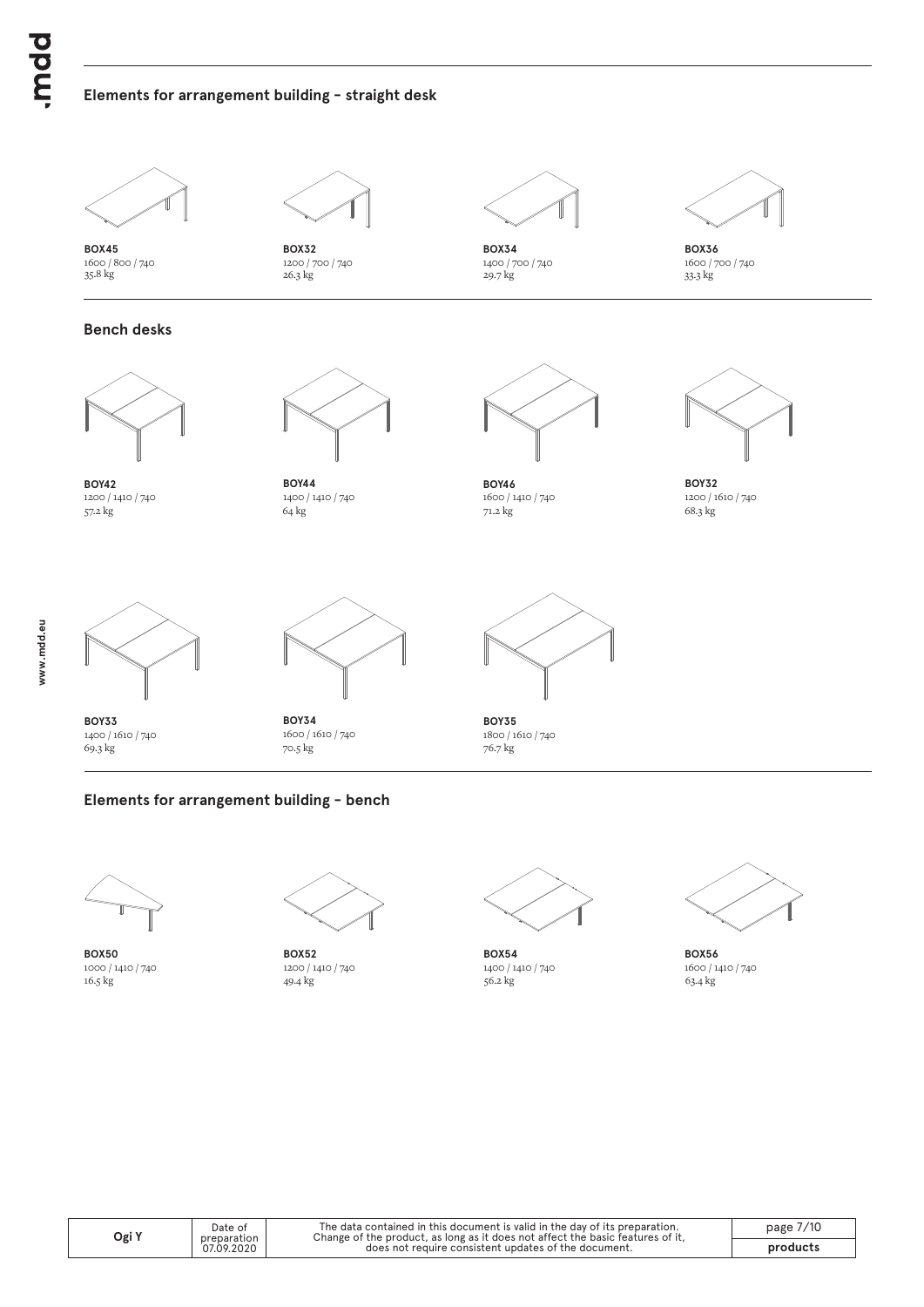#### **Elements for arrangement building - bench**



**BOX60** 1000 / 1610 / 740<br>17.5 kg



**BOX62**



1200 / 1610 / 740 17.5 kg 60.1 kg 61.1 kg 62.3 kg **BOX64** 1400 / 1610 / 740<br>61.1 kg



**BOX66** 1600 / 1610 / 740<br>62.3 kg



**BOX68** 1800 / 1610 / 740 68.5 kg

#### **Desks with managerial storage**





94.1 kg 188.1 kg 188.1 kg 188.2 kg 181.9 kg 181.9 kg 181.9 kg 181.9 kg 181.9 kg 181.9 kg 182.1 kg 18 **BOYL20** 1600-1702 / 1600 / 740



**BOYL21** 1800-1902 / 1600 / 740



**BOYL40** 1600-1702 / 3210 / 740



**BOYL41** 1800-1902 / 3210 / 740

#### **Desk extenstions**



**PLY01** 600 / 800 / 740 18.7 kg



**PLY02** 600 / 1000 / 740



**PLY03** 600 / 1200 / 740 22.4 kg

| Ogi Y | Date of<br>preparation |                                                      | The data contained in this document is valid in the day of its preparation.<br>Change of the product, as long as it does not affect the basic features of it. | page $8/10$ |
|-------|------------------------|------------------------------------------------------|---------------------------------------------------------------------------------------------------------------------------------------------------------------|-------------|
|       | 07.09.2020             | does not require consistent updates of the document. | product:                                                                                                                                                      |             |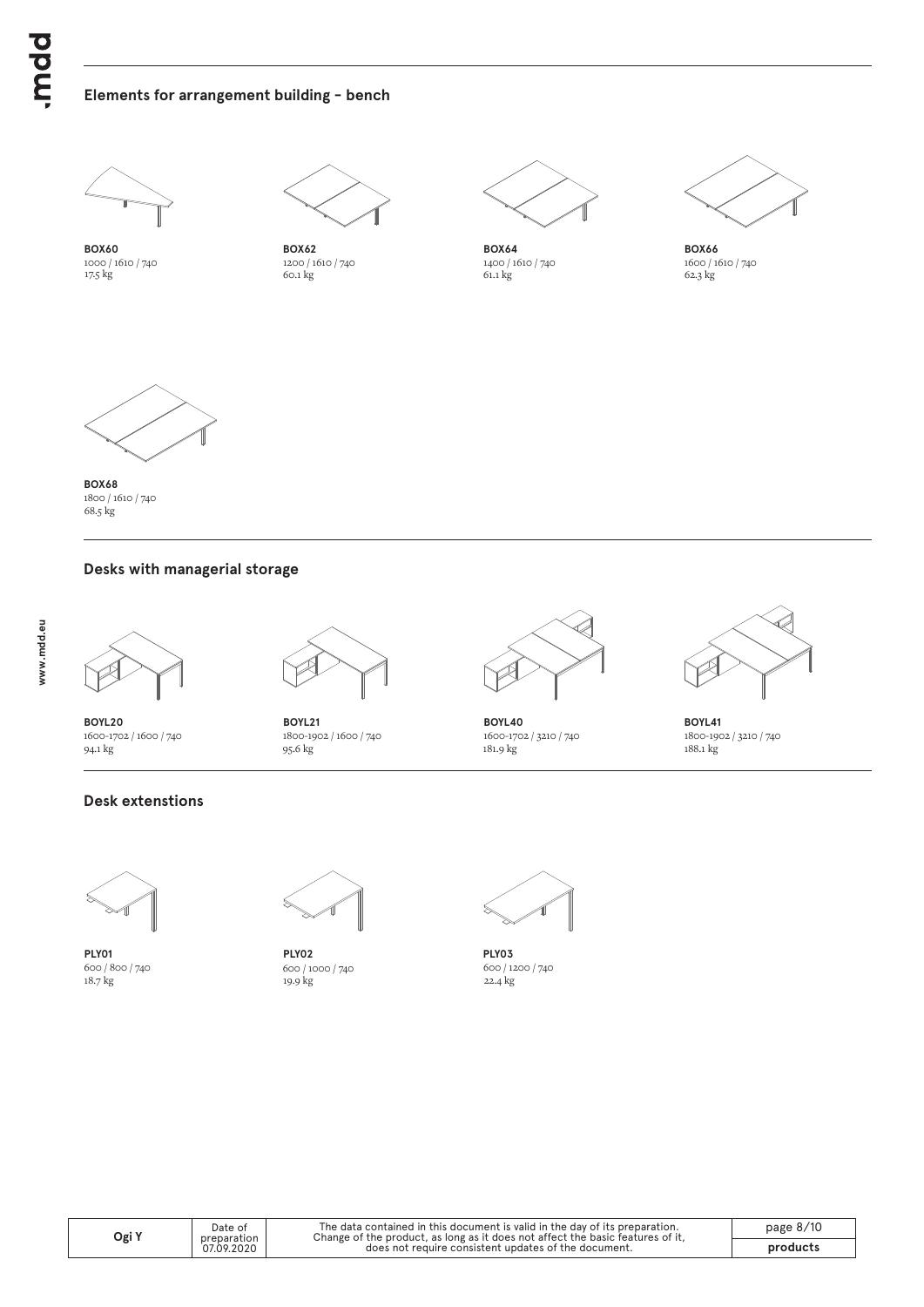#### **Radial desks**



**BOY10** 1600 / 1200 / 740



**BOY17**



1800 / 1200 / 740 45.6 kg 41.5 kg 45.6 kg 43.5 kg **BOY11** 1600 / 1200 / 740<br>45.6 kg



**BOY18** 1800 / 1200 / 740



**BOY15** 1600 / 2410 / 740 84.9 kg

| Ogi Y | Date of                   | The data contained in this document is valid in the dav of its preparation.<br>Change of the product, as long as it does not affect the basic features of it, | page 9/10 |
|-------|---------------------------|---------------------------------------------------------------------------------------------------------------------------------------------------------------|-----------|
|       | preparation<br>07.09.2020 | does not require consistent updates of the document.                                                                                                          | products  |